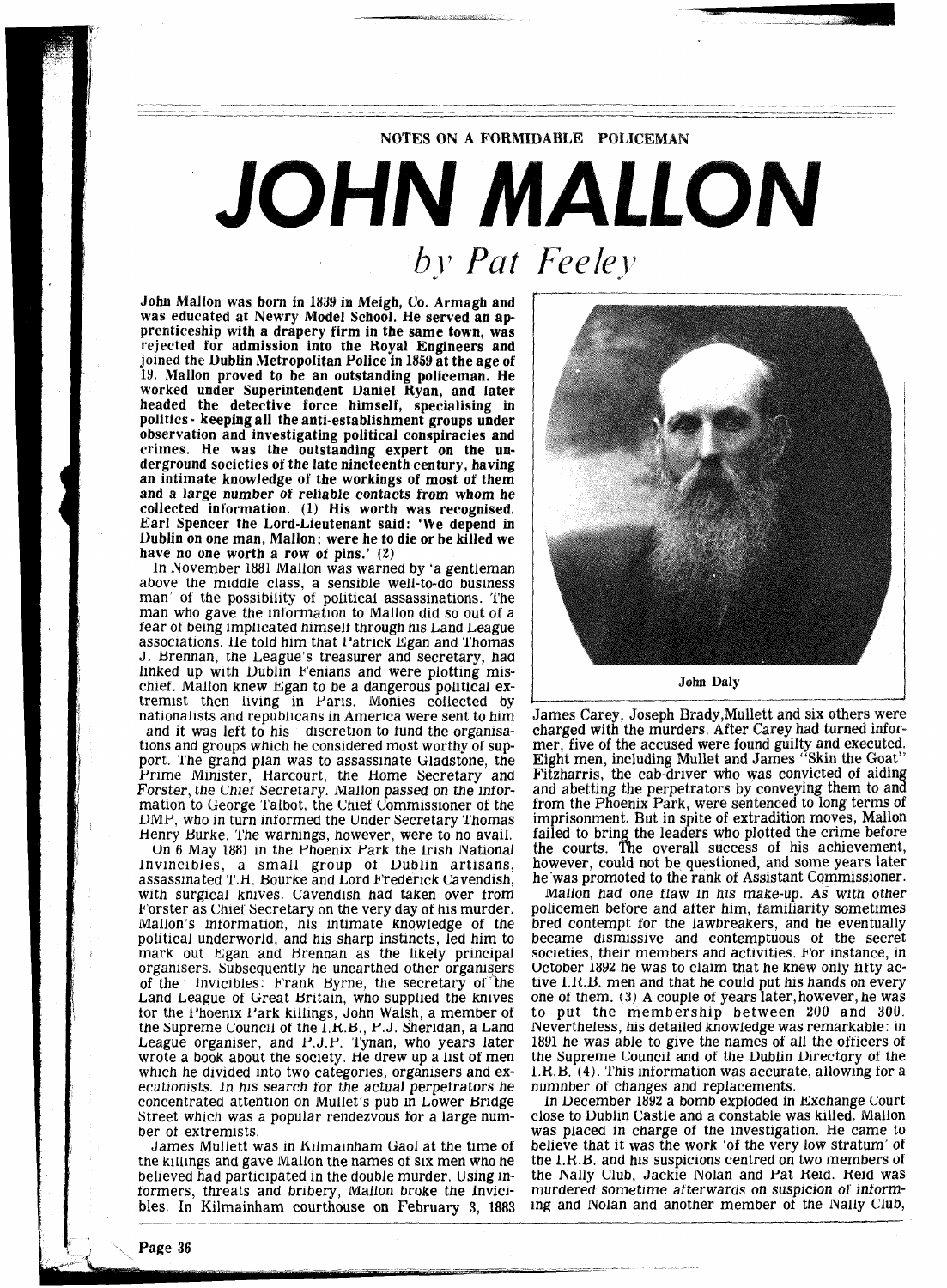John Merna, were charged wlth the crime. 'l'he prosecution, however, failed to establish their guilt and they were both released. Later it was said that they had supplied the gun for the killing but had not taken part in it themselves. They left for America after the trial where they were said to have received turther instructions in bomb-making and dynamlting. Both returned to lreland after some months and got jobs with the Irish Daily Independent.<br>Nolan was regarded by the authorities as a very

dangerous man. He was described in a report to the police as 'an awtully, bold, torward and halt-mad sort ot  $(5)$ . It was believed that both men were in the pay of the Irish-American extremist and promoter ot Violence, Wiliam Lyman. In 1899 Nolan and Merna left again for America. It was probably a relief to Mallon and the police. Nolan, with two others, was later sentenced to penal servitude tor lite when convicted ot an attempt to blow up a canal gate in Canada. Merna, whose mental health was poor, committed suicide before the Canadian border crossing was reached. In 1915, on his release from gaol, Nolan returned to Uublin a wizened old man. He died tive years later and was given a big I.H.B. tuneral. (6).

In the tinal two decades ot the nineteenth century there were trequent reports trom the police agents of further planned outrages and assassinations. James Mullett, who served ten years tor the Phoenix Park murders, returned to his pub in Bridge Street on his release, and although some saw him as a traitor, others did not, and the police regarded him as a desperado deeply involved in plots and conspiracies. Mullet, together with three other exconvicts and tormer lnvicibles, revived the secret society. They were known to be in contact with the Irish National Alliance (1.N.A.), also known as the lrish National Brotherhood  $(1.N.B.)$  This was a breakaway group trom theI.R.B..led by William Lyman, in America. Ur. Mark Hyan was then the recognised leader of the 1.N.B. in Britain and Ireland.



formally launch the organisation. This was done at a meeting in Blessington Street which was attended by Dr. Mark Hyan and Pat  $U'$ Brien M.P. Even though the 1.N.B. had been tormed by hardliners in opposition to what they saw as a reformist and constitutional tendency within the I.H.B., Mallon regarded it as the less extrermst ot the two organisations. He commented that the I.N.B. men in Uublin were not those who seemed to support or 'commit outrage'. While the I.R.B. men who were in opposition to them 'do tavour outrage, and they embrace all the men who are reputed to have taken part in every outrage that has been committed in Dublin for the past thirty years'. (7). 'l'he AmerlCan and lrish sections were divided. Lyman and the Americans supported dynamiting and acts of violence but the Irish leadership did not.

**AND CONSTRUCTION** 

'l'he tormatlon ot the new movement saw a coming together and a healing ot ritts in the 1.H.B. and a determination to resist the challenge posed by the new group-<br>ing. The 1.N.B. signalled out Fred Allan, secretary of the Supreme Council ot the 1.H.B. and manager ot the Independent newspaper group, as the prime target for attacks and abuse in its paper, the Irish Republic.

Allan was regarded by Mallon as an important figure in the 1.H.B. and lntluential both with the consitutionlists and the physical torce element. He was the son ot a Board ot Works's otticial and had been a clerk with the Great Northern Railway before joining the Evening Telegraph as a journalist. A Methodist, with an interest in theosophy, he contributed to socialist and ararchist journals in London and New York. It was said that in 1883, the year atter the Phoenix Park murders, he and others had tormed a secret society called the Avengers. He was arrested in 1884 on a treason-felony charge but the case collapsed when a key prosecution witness tailed to ap pear. He became manager of the Irish Daily Independent and had an office built for himself where l.K.B. men and others came to meet him and discuss pohtics and tactics. 'I'here were contradictory elements in his character.

For Mallon and the police Allan remained a puzzling, enigmatic figure. He was described as gentle in manner and devout in religion. Yet he was the ettective head ot the 1.H.B. and believed to be capable ot murder in torwarding its aims. He was a close and lntluential triend of John Redmond, the leader of the Irish Party in Westminister. On the other hand it was Allan who organised a detence tund tor Nolan and Merna when they were charged with the Held murder, And it was strongly rumoured in 1.K.B. circles that the gun used to lull Heid was in Allan's sate when Mallon came to question him. The story went that when Mallon asked him if the gun was in his safe, Allan pulled out the keys and said: "If what you say is true, here are the keys of the safe - go and find the revolver". (8). Mallon did not take the keys. The bluff worked. It was Allan who got the jobs for Nolan and Merna with Independent newspapers. He also brought in as many other 1.H.B. men as he could, such as J.J. O'Kelly, John O'Mahoney, J.W. O'Beirne and Mlchael Manning.

Allan was active in the movement tor an amnesty tor political prisoners. He wrote articles describing conditions in prisons and outling individual cases. He visited Portland prison where Tom Clarke was serving time. Clarke acknowledged Allan's sympathetic interest in his case. It was Allan who presided over a meeting in Dublin to welcome home the old Fenian O'Donovan Rossa after his many years ot exile. Uuring all this time he was under constant surveillance by the police. It was noted in July 1896 that as president of the Nally Club he marched at the head of about the hundred 'of the worst types in Dublin'. The Nally Club was marching again in August with Allan to the tore to welcome the release trom prison ot John Daly, the Limerick Fenian.

In 1899 Allan lost his job wlth the newspaper group. He opened a press agency in Dame Street which soon failed. He worked in London tor a while, returned to take a job on the commercial side ot the Freeman's Journal, and surprised everyone a few months later when he became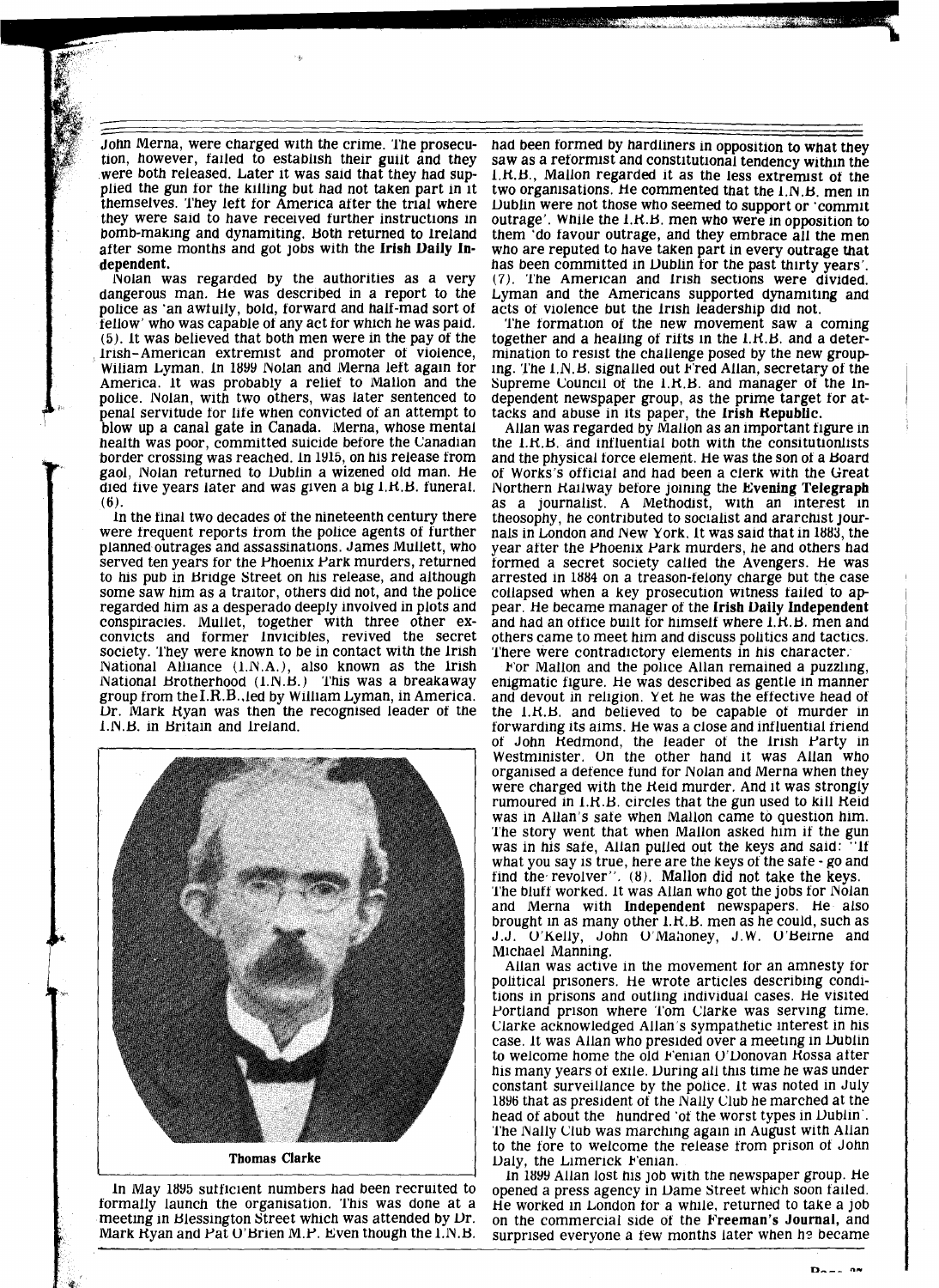private secretary to 'I'homas Pile, the newly elected Lord out and of reneging on his republicanism.<br>The split in the  $1, H, B$ , which led to the setting up of the

I.N.B., though based on political and tactical disagreements and a beliet amongst some that the 1.H.B. had tailed as an organisation, was sparked ott by the murder of Dr. Cronin in Chicago, the culmination of a vicious in-<br>ternal row in Clan na Gael in which there were allegations of curruption, embezzlement and treachery. John Devoy condemned the assassination of Cronin and laid<br>the murder at the doorstep of Alexander Sullivan, president of the Clan. Lyman, one of Sullivan's proteges took the anti-Croninlte side and supported the killing. He and those who jolned the 'new movement', the I.N.B., or I.N.A. as it was also called, believed that Dr. Cronin was a spy and had only got what he deserved.

James F. Egan was appointed organiser for the I.N.B. Allan tormed a vigilance committee headed by Jackie Nolan, to keep him under surveillance. The police feared that his assassination was planned and that Dr. Mark<br>Ryan would also be killed. While the two organisations were strongly opposed, the source of the really black animoslty was in the Unlted States where the Cronin murder had led to vlcious divisions amongst the Clan and other groups of Irish nationalists. When the national commttee was set up to co-ordinate the activities ot the  $'$ 98 centenary celebrations the  $1.K.B.$  and the  $1.N.B.$  were both represented on it and worked together. The I.R.B., led by Allan, was the predominant group.

Lyman laid plans for the sending to England of a large group of dynamiters. The American section of the I.N.B. had, however, been penetrated by British spies and those who came to England to organise the campaign were either arrested or had to tlee the country. 'l'he case against the accused was dropped because of an agent provocateur element but the bungling of the proposed dynamiting campaign damaged the standing of the I.N.B. Outside of Dublin, the organisation had made little headway. Dr. Mark Ryan sent Lyman a document giving the total membership in Great Britain and Ireland as 12,-000, ot whom there were 300 In Brltain. 'l'he lrish membershlp, according to Hyan, were distributed as tollows 6,000 in Uubhn, 1,800 in Cork, 1,800 in Beltast, 800 in other parts ot Ulster and the rest-1,100-throughout the southern part ot the country. A British spy, relayed the contents ot the document to the Home Utilce and passed it on to Mallon. He knew that these figures were a gross exaggeration, that there were not five hundred  $1.\overline{N}$ . B. men in Dublin, and that Dr. Ryan was in fact thinking of leaving the organisation.  $(9)$ .

Egan, the 1.N.H. orgamser, who himselt had been in the 1.H.B. from the age ot 21, tried to recrult John Ualy and Tom Clarke, allas H.H. Wilson, both of whom had at the time just been released from prison Into the new movement. 'l'hey retused to join. Mallon undoubtedly saw the advantage to the authorities of warring factions and toresaw that the 1.N.B. would have a short and rather insignificant existence.

'l'he extremist nationalist organlsatlons were not the only groups under police surveillance. The activities of the Ancient Urder ot Hibernians, the lrish National League, the lrish National Federation, the independent National Club, the National Society, the Army of Independence and the Knights of the Plough were also observed and noted. Even the Gaelic League, which was conceived and founded as a society for the appreciation and revival of the Irish language, came under Special Branch attention. And there were other stirrings. The tirst meeting of the Irish Socialist Hepublican

Party was held on 29 May 1896. As this was a revolutionary socialist group, it was inevitable that it would attract the attention ot Mallon and the political police. Because it was a small group, it escaped notice



tor some time atter its toundation.

In a report to the Chiet Commissioner on 13 November 1896 Mallon stated that James Connolly had lectured to the Uubhn Literary Society. He also noted that W. U'Leary-Curtis, secretary of the National Literary Society had presided at an 1.N.A. meeting in Dublin in the same month. (10). There was a report of this meeting, which took place in Costigan's Hotel, Sackville Street in the Evening Telegraph of 11 November.

The title of Connolly's paper was 'Irish Revolution Utopian and Scientific'. The two Lyng brothers and E.W. Stewart were present and the meeting was chaired by Fred Ryan. In a wide ranging talk Connolly was reported as saying that 'Ireland should not wish to become an industrial hell like England'. Ireland should 'feed her own people first' and then exchange the surplus food for other necessities 'which she required'. Connolly also stated that food was being exported while there were people<br>starving. (11).<br>In a report to the Chief Commissioner on 21 June 1897

Mallon drew his attention to an address which Maud Gonne MacBride was scheduled to make at a meeting of the I.S.R.P. in Foster Place, Dublin, on that night. He noted that the venue was in 'unpleasant proximity to the Bank of Ireland to which she makes very pointed allusions in her letter to the paper'. Mallon noted that 'the coal porters, many of whom are of the I.S. Republican party', were talking of marching in procession and displaying black flags. Mallon titled his report 'a proposed disloyal demonstration'. He commented on possible flashpoints where counter-demonstrations of royalists and unionists were likely to take place, and noted that the pubs were expected to close from 9 p.m. (12).

On the following day he filed another report to the Commissioner which told of the clashes of the rival forces. At 6.05 he had heard that Trinity College students intended to attempt to prevent Maud Gonne from having her anti-Jubliee meeting. He ordered a force of police under an inspector and a superintendant to station themselves in the vicinity of the college. At a few minutes past eight, members of the I.S.R.P. were observed at College Green and Foster Place but there was no sign of a meeting taking place. Students from the college marched to Foster Place some time afterwards and, although they did not molest anyone and returned to the college almost immediately, 'their expressions of loyalty were not acceptable to the crowd'.

Philip Callan an ex-M.P. made himself prominent in 'hustling in amongst the students'. He was hit on the head for his trouble and the police forced the students back to the college and extricated Callan, 'who was bleeding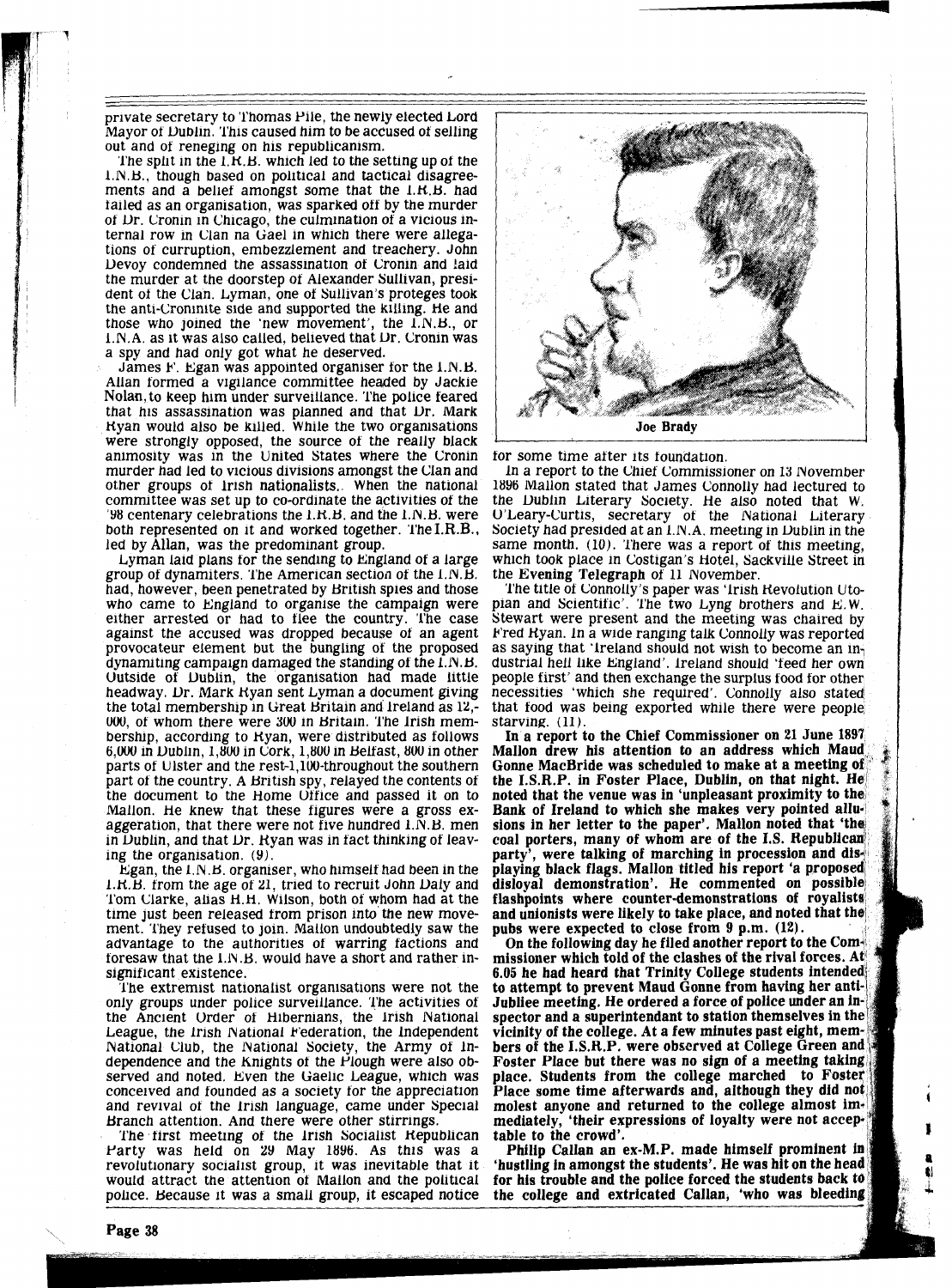profusely'. This signalled the outbreak of hostilities. Missiles were thrown, windows were broken and some people were injured, though not seriously. With the help of some college officials, the police succeeded in breaking up the opposing factions. Maud Gonne and the socialists held their meeting and went to the City Hall afterwards where a meeting of the '98 Centenary Committee meeting was being held. (13).

The Daily Independent of 22 June carried a report of the meeting in which the students behind the college railings were said to be like 'savage beasts' in the zoo and howling 'like wild animals'. Connolly was reported as saying that no one living on the plunder exacted from the labour of the Irish people should interfere with people holding a meeting or insult them in their capital city. He was cheered.  $E.W.$  Stewart proposed a resolution which was carried. Maud Gonne, accompanied by W.B. Yeats, arrived late.

Daily Independent 23 June 1897 reported 'broken noses, bleeding faces and cut heads' in the aftermath of Jubilee Uay. This paper blamed the police for attacking a crowd watching a magic lantern display in the National Club. The disturbances broke out when a number of I.S.R.P. members arrived in Hutland Square carrying a number of black flags with inscriptions and a mock coffin. The police seized the flags and one officer was seen to hand one to a crowd of counter-demonstrators at the Orange Hall which adjourned the National Club. Violence erup-<br>ted. Police batoned the nationalists. Missiles were thrown and windows broken. Shots were said to have been fired from the Orange Hall. An old woman was killed in the melee. The anti-Jubilarians blamed the police. The police said she was trampled by the crowd. (14). 1897 Mallon was warned that windows would be broken and the gas lights would be extinguished in the Jubilee Day protests. He was correct in his forecast. The

John Jones, Chief Commissioner, in his report to the Under Secretary was of the opinion that nothing of a very serious nature had taken place and that the celebrations could be considered a success. The regrettable incidents were the window-breaking, carried out by organised groups, he believed, and the riot in Hutland Square, which he blamed on the proximity of the National Club and the Orange Hall, 'both full of the most ardent adherents of each party'. He blamed the nationalists for the disturbances, stating that the 'outside crowd stoned<br>the Orange Hall and the police had to then charge them' which they did 'several times'. The total number of arrests was given as 51. (15).

A report dated 6/5/1897 had noted that 'Messrs Hichardson, Simmons, Shelley and Nanetti who attended the 'Labour Uay' demonstration in Urogheda had no connection with secret societies,"that Canty who attended is a socialist pure and simple and is Secretary of the Coal abourers Union, that James Connolly who also attended  $\mathbb C$  om Dublin, and who is author of the socialist pamphlet rinin's Hope' and a canvasser for a sewing machine company is one of the principals of the Irish Socialist Hepublican Pary - a body that is not strong by any means but there are secret society men among its ranks." (16).

Elsewhere it is noted that the brothers "T.J. and Murtagh Lyng are irish socialists who attend meetings of the Uublin Literary Society". It is also observed that meetings were held at the Custom House on Sundays.  $(17)$ .

Mallon sent in a report to the Chief Commissioner on **August 16. 1897.** It read:

**Chief Commissioner,** 

ă.

On last evening James Connolly held forth at the usual place near Royal Bank from about 7.30 p.m.

Connolly had not a large or appreciative audience but all the same his observations were mischievous. It was

Park or in the Green in Glasgow. There is the difference in the effect. In London or Glasgow the audience would take no serious notice of what was said, but unfortunately in Dublin the disaffected associate what is said with treason and disloyalty.

Mallon then goes on to say that Connolly made very pointed allusions to the royal visit.  $(18)$ . Consequent to their prominence in the Jubilee demonstrations Mallon kept a close eye on the 1.H.S.P. before the lrish visit of His Hoyal Highness the Duke of York. **A** report on the 19 August flagged the Chief Commissioner that Connolly was preparing an anti-royalist demonstration to judge from remarks he had made at Foster Place when he promised a crowd that 'they would have something to do in the near future'. (19).

In a subsequent report 14 August 1897 Mallon had more detailed information on the plans of the I.S.H.P. He wrote that is was certain that they were planning 'to demonstrate on the 18th'. It was quite well known in Uublin, he stated, that they intended to 'display black flags with very offensive inscriptions'. He enclosed a newspaper account of an I.S.R.P. meeting which said that the party had planned a demonstration to coincide

with the royal visit. (20).<br>On 23 August 1897 Mallon sent a report to the Chief Commissioner which was read by the Under Secretary and the Chief Secretary. The report stated that 'between 12 and 10 o'clock on the 18th the Socialists drove in a wagonette to 67, Abbey St. evidently with the intention of bringing out black flags. They found they could not do so without being observed and they gave it up'.

Mallon went on to write that on the same evening they. went to Foster Place with the intention of holding a meeting at which they intended to pass some 'offensive resolution'. When the police did not allow this meeting to take place they retired to their rooms in Abbey Street. One of them spoke from a window and a black flag was displayed which was 'torn down' and confiscated by the

police.<br>On 22 August they had a meeting in the Phoenix Park at 3 p.m. and, according to Mallon, 'talked their usual nonsense for nearly an hour' indulging in all-round abuse on the police. They invited their audience to come to their thousands to Foster Place that evening to carry out what they had been prevented from doing on the previous Wednesday evening. That evening there were several thousands about College Green. Between 7 and 8 p.m. James Connolly, U. O'Brien T.J. O'Brien, **'l'.** Lyng, Michael Lyng, Stewart McUonald and another man came to Foster Place, and unfurled a red banner bearing the inscription, 'Socialist lrish Republic' with the figure of a tottering crown penetrated by  $a^{\prime\prime}98^{\prime\prime}$  pick' (sic), and the Latin words Finis Tyranne (sic). (The Latin is incorrect. The inscription probably was Finis Tyranniae - The end of tyranny or Finis Tyranni - The end of the tyrant). Mallon noted that a green banner with lrish inscriptions on it was unfurled but the police took both of these from them and hustled them out of the place.

He went on to say that the socialists kept moving around College Green where they were followed by a large crowd and made several attempts to form a proces- sion. They then went to Abbey Street where they were met by police. From there they went to the Custom House where they were again confronted by the police. Here the crowd booed and hissed them, and they were obliged to get off the streets. Mallon concluded by saying that no one was arrested and the people in the streets. 'hissed and hooted the Socialists for whom there appears

to be little sympathy'.  $(21)$ .<br>On the appearance of the edition of the l.R.S.P's paper, the first Workers' Republic, he commented in a report dated 13 August 1898: 'lt may live for 6 months and is likely to have a limited circulation. (22). In fact, it only